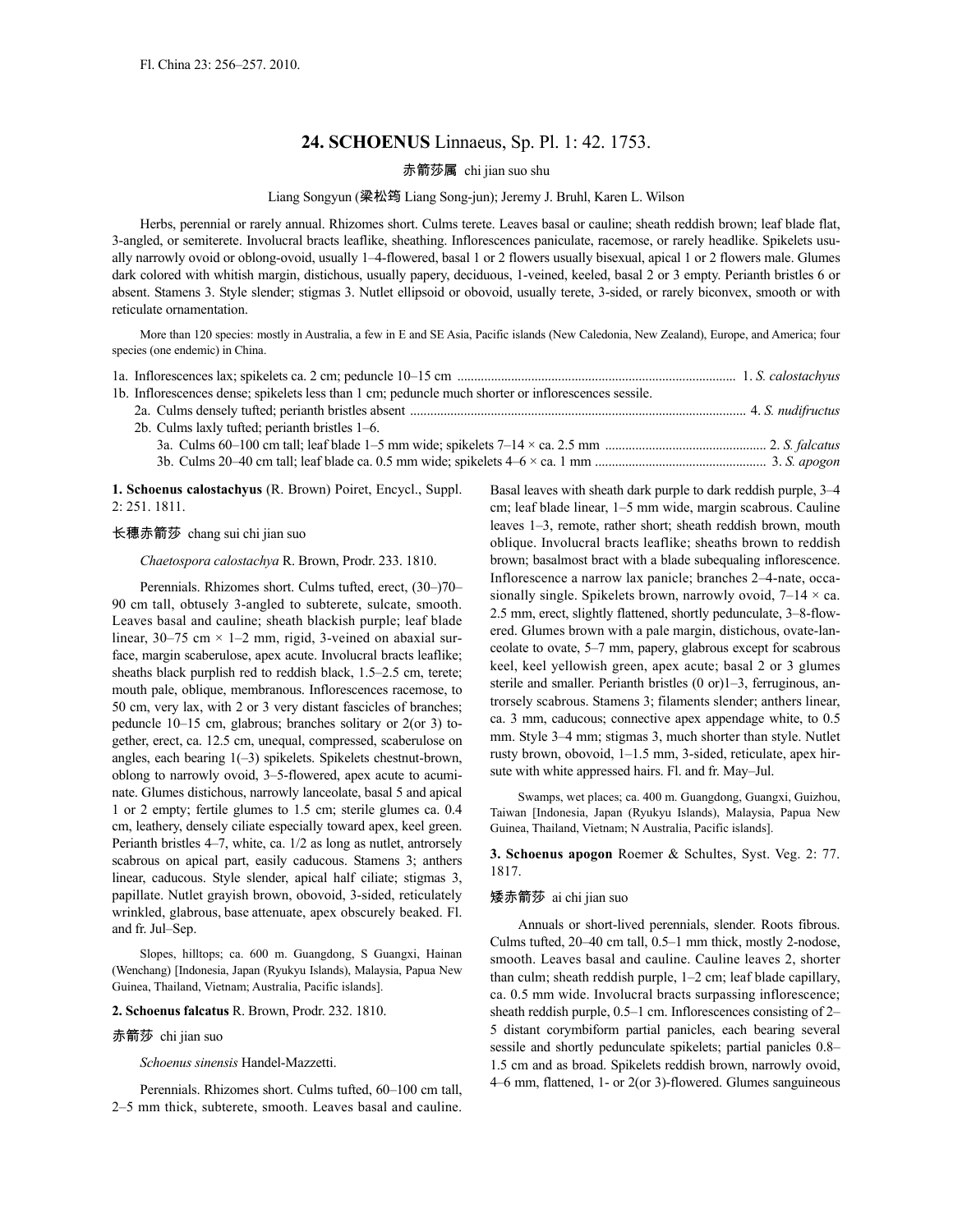with pale margin, lanceolate to ovate-lanceolate, 3–4 mm, papery, apex obtuse; basal 2 or 3 glumes empty, rather short. Perianth bristles 6, ca. 2 mm, antrorsely scabrous. Stamens 3. Style ca. 1.5 mm, base glabrous; stigmas 3, as long as style. Nutlet whitish, globose-obovoid, ca. 1 mm, obtusely 3-sided, sides convex, shiny, and minutely reticulate. Fl. and fr. May.

Moist coastal grasslands; near sea level. W Taiwan (Taizhong) [Japan, Vietnam; Australia].

This is a very rare species in Taiwan with only one collection at the TAI herbarium, collected in May 1906 and obtained from the MAK herbarium.

**4. Schoenus nudifructus** C. Chen in Tang & F. T. Wang, Fl. Reipubl. Popularis Sin. 11: 230. 1961.

#### 无刚毛赤箭莎 wu gang mao chi jian suo

?Perennials, tightly clumped. Roots slender fibrous. Culms tufted, erect, 55–100 cm tall, 0.8–1.1 mm thick, terete, smooth. Leaves basal, rarely also cauline. Basal leaf sheaths 1.5–2.5 cm, reddish black at base; leaf blade linear, 1–2 mm wide, papery, veins 7 and abaxially prominent. Cauline leaf sheaths brown, cylindric, 1.7–3 cm, glabrous, ligule absent. Involucral bracts leaflike; sheath brown; blade gradually shorter apically. Inflorescences paniculate, lax, branches 6 or 7 or more. Spikelets erect, narrowly ovoid, 7–9 mm, compressed, usually 2 or 3 or more clustered,  $\pm$  pedunculate, 3- or 4-flowered. Glumes brownish red, lanceolate to ovate, keel abaxially yellowish green, margin pale, apex mucronate in basal glume and obtuse in apical glumes; basal 2 or 3 glumes empty, apical ones with 3 or 4 bisexual flowers. Perianth bristles absent. Stamens 3; anthers linear, deciduous. Style slender; stigmas 3, pubescent. Nutlet brownish, broadly ovoid to ovoid-oblong, 1–1.3 mm, 3 sided, reticulate, apex sparsely pubescent or glabrous. Fl. and fr. Jul.

● 1800–1900 m. C Yunnan (Kunming).